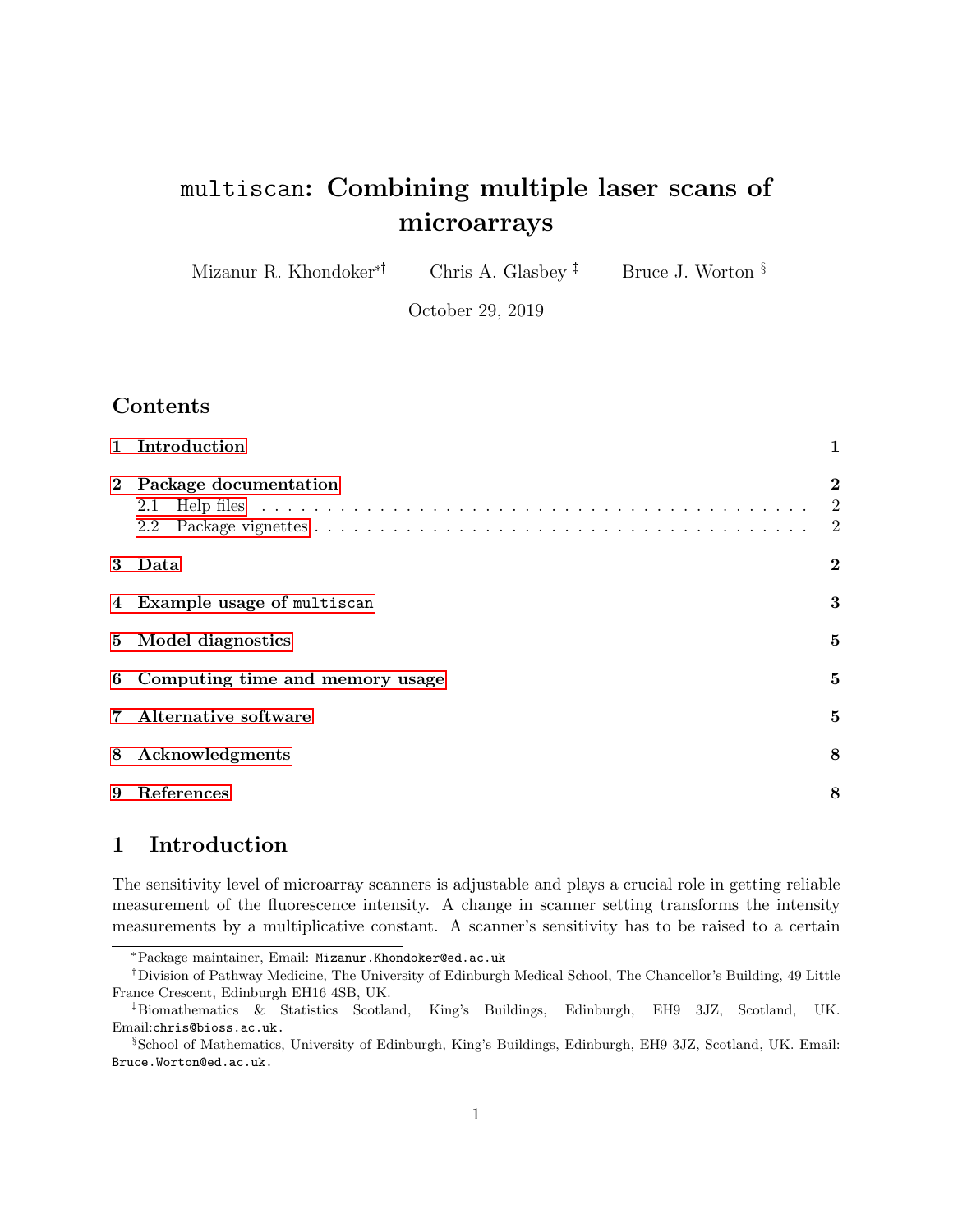level to ensure that the intensity levels of weakly expressed genes exceed the intrinsic noise level of the scanner and so become measurable. This may, however, cause another problem: signal censoring for highly expressed genes. Scanners cannot record pixel intensities above some software dependent threshold  $(2^{16} - 1 = 65535,$  for a 16-bit computer storage system), so highly expressed genes can have pixel values which are right censored at the largest possible value that the scanner software allows. It is not usually possible to find a scanner setting which is optimal for both weakly and highly expressed genes. So, it seems reasonable to consider multiple scanning of the same microarray at different scanner settings and estimate spot intensities from these combined data.

The multiscan package implements the method of Khondoker *et al.* (2006) for estimating gene expressions from multiple laser scans of hybridised microarrays. The method is based on a nonlinear functional regression model with both additive and multiplicative error terms. Maximum likelihood estimation based on a Cauchy distribution is used to fit the model, which reduces the sampling variability in expression estimates and is able to estimate gene expressions taking account of outliers and the systematic bias caused by signal censoring of highly expressed genes.

The package contains a function multiscan, and a small data set murine for illustrating the use of the function. The function produces output of class multiscan. S3 print and plot methods are also defined for this new class.

After installation, the package can be loaded using

```
> library(multiscan)
```
#### <span id="page-1-0"></span>2 Package documentation

#### <span id="page-1-1"></span>2.1 Help files

After installing and loading the package, the help file with detailed information of the multiscan function, its usage, arguments and values, can be viewed by issuing the command help(multiscan) or ?multiscan at the R command prompt.

#### <span id="page-1-2"></span>2.2 Package vignettes

To view the package vignette (this document) you need to use

```
> vignette("multiscan")
```
and a PDF file will open in your PDF reader. For Windows, the package vignette can also be accessed through the R menu bar item Vignettes.

#### <span id="page-1-3"></span>3 Data

The only required argument for the multiscan function is the data argument which should be a numeric matrix or data frame containing the intensity data of a single microarray scanned at multiple (two or more) scanner settings. The data frame can be created by reading text or csv files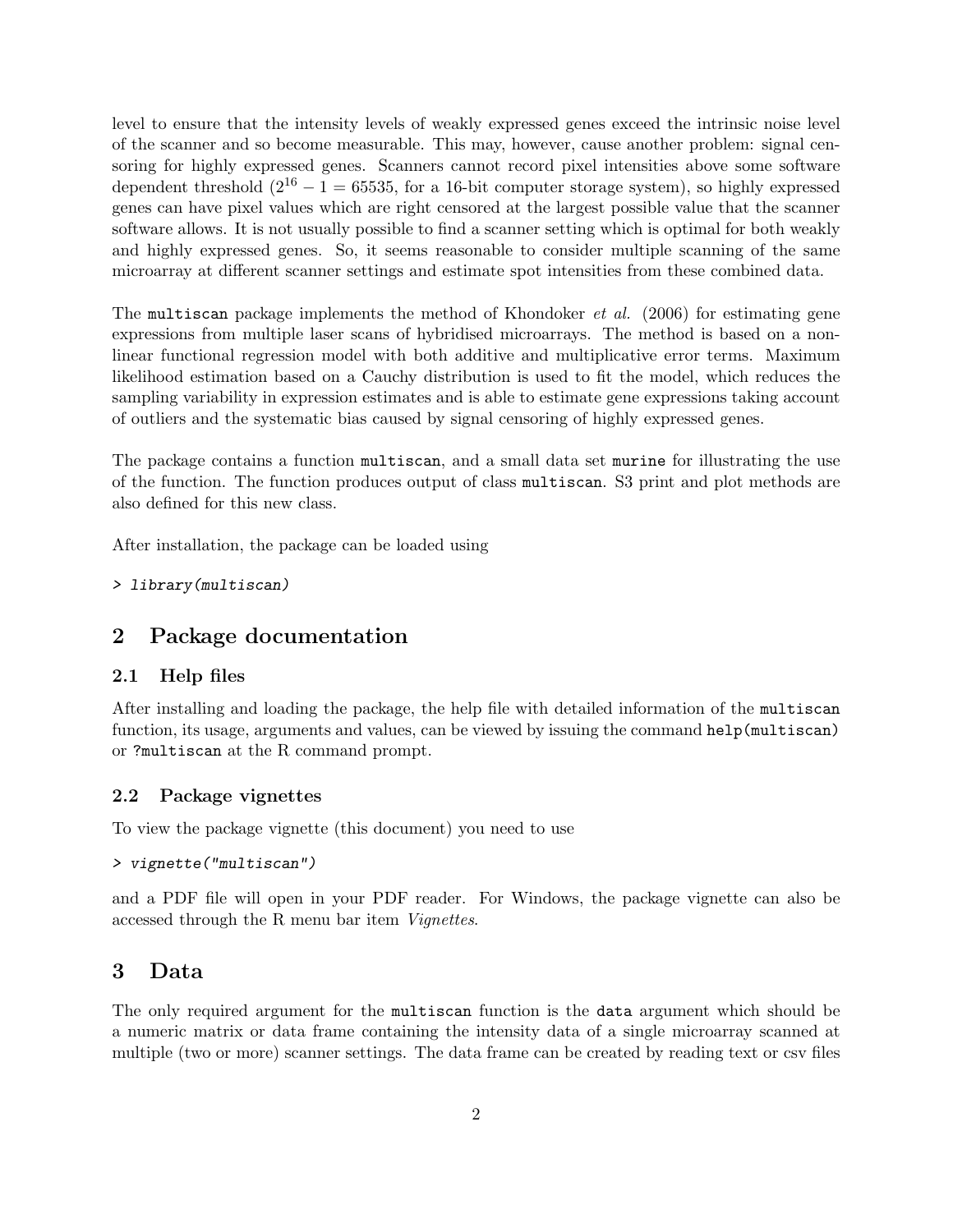into R, using read.table or read.csv command.

The number of rows (n) of the data matrix should be equal to the number of spots/probes on the array, and the number of columns (m) equal to the number of scans. Replicated probes on the array are treated as individual spots. Columns can be given in any order, but will be arranged in order of scanner's sensitivity before fitting the model. The data should be on the raw scale, i.e., not transformed!

An example data set, murine, has been included as part of the package, which can be loaded using

> data(murine)

and the first few rows of the data can be viewed by typing

 $>$  murine  $[1:10,]$ 

```
scan1 scan2 scan3 scan4
1 1145.1677 1778.3423 3138.7314 4516.025
2 296.0000 472.0000 869.0000 1374.000
3 467.0000 692.0000 1179.8000 1992.000
4 795.4694 1247.3893 2176.6643 3329.654
5 2084.2793 3334.1765 6084.2651 10014.496
6 525.0000 688.6923 1169.9434 1825.786
7 266.2000 384.1875 732.1111 1072.600
8 495.9074 742.3148 1313.9796 2009.833
9 565.9101 895.0319 1616.3943 2495.142
10 1160.0336 1832.7114 3259.6541 5295.662
```
To see a brief description of this example data use

```
> help(murine)
```
# <span id="page-2-0"></span>4 Example usage of multiscan

Suppose that we want to obtain estimates of gene expressions combining the 4 scans of the murine data set. This can be done using

```
> data(murine)
> fit<-multiscan(murine)
Estimating 1000 gene expressions using 4 scans of data
            ------------------------------------------------------------
Log-likelihood at initial parameters: -21348.7187
------------------------------------------------------------
```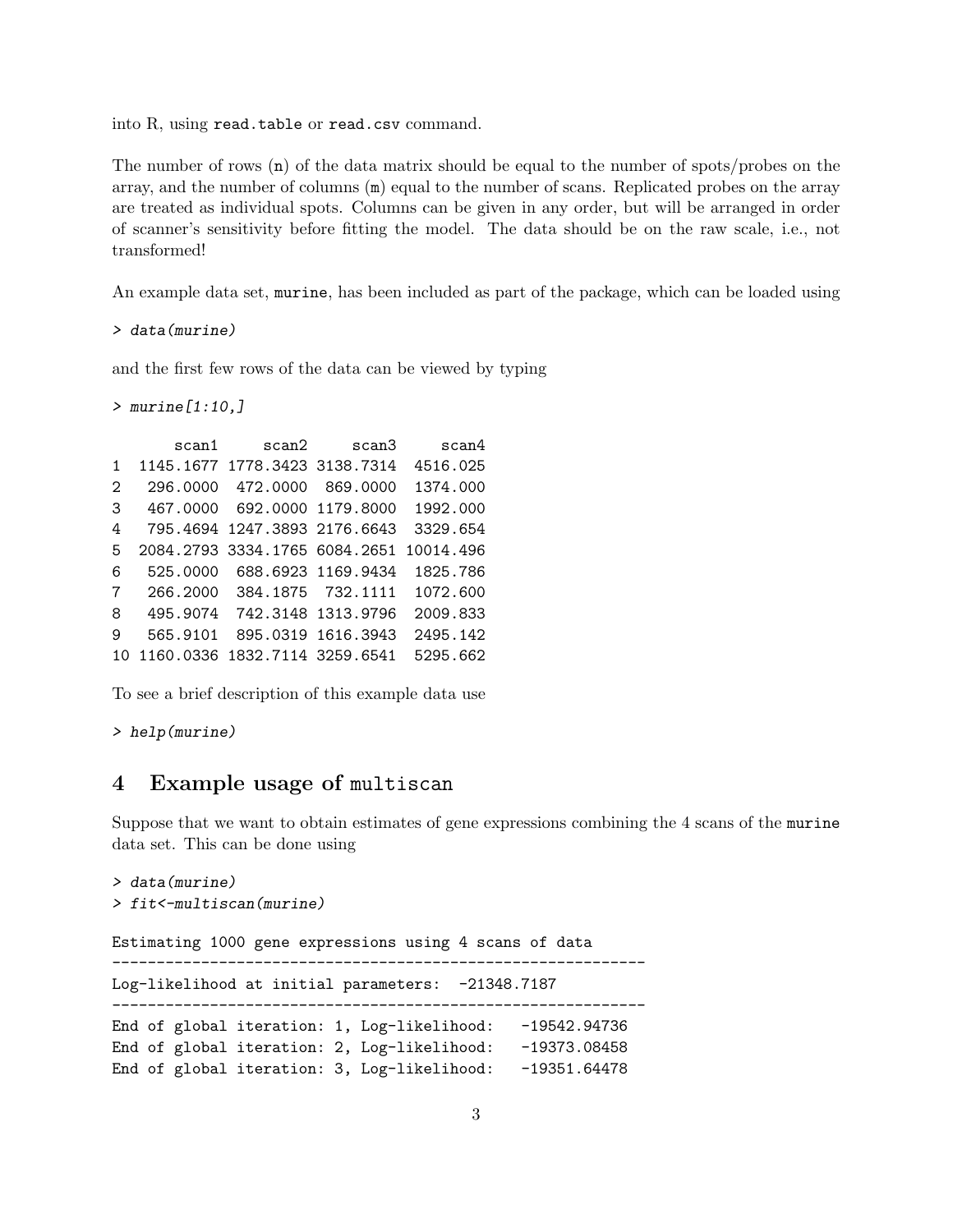```
End of global iteration: 4, Log-likelihood: -19349.44816
End of global iteration: 5, Log-likelihood: -19348.63585
End of global iteration: 6, Log-likelihood: -19348.63585
> fit
Call: multiscan(data = murine)
Scanning effects:
  scan1 scan2 scan3 scan4
1.000000 1.566959 2.764289 4.328168
Scale parameters:
     Additive Multiplicative Nu
  5.241983306 0.006761393 0.390186429
Log-likelihood at convergence:
   Loglf
-19348.64
```
To view the components of the fitted model use

> str(fit)

```
List of 12
 $ call : language multiscan(data = murine)
$ beta : num [1:4] 1 1.57 2.76 4.33
$ scale : num [1:3] 5.24198 0.00676 0.39019
$ mu : num [1:1000] 1137 313 460 792 2127 ...
 $ data : num [1:1000, 1:4] 1145 296 467 795 2084 ...
  ..- attr(*, "dimnames")=List of 2
  .. ..$ : chr [1:1000] "1" "2" "3" "4" ...
  .. ..$ : chr [1:4] "scan1" "scan2" "scan3" "scan4"
 $ fitted : num [1:1000, 1:4] 1137 313 460 792 2127 ...
 $ sdres : num [1:1000, 1:4] 0.868 -3.042 1.077 0.421 -2.813 ...
 $ outerit: int 6
 $ gconv : int 0
 $ convmu : int [1:1000] 0 0 0 0 0 0 0 0 0 0 ...
 $ conv : int 0
 $ loglf : num -19349
- attr(*, "class")= chr "multiscan"
```
The estimated gene expressions can be obtained by extracting the mu component of the fitted object, i.e., by doing

> gene.exprs<-fit\$mu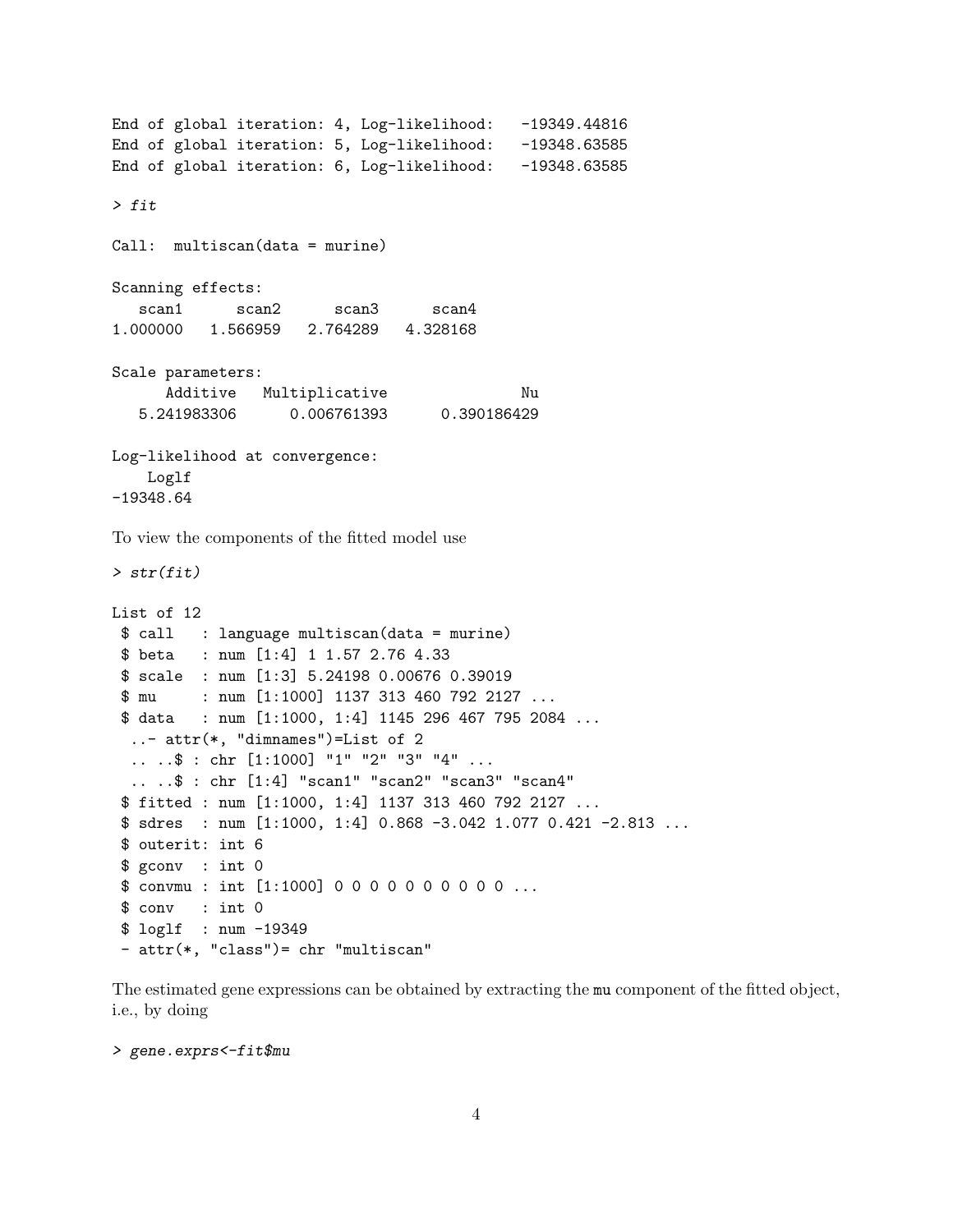A plot of the fitted model can be created by using the generic plot function. For example, the plot in Figure 1 was produced using

> plot(fit)

To view the description of the other optional arguments of the multiscan function please refer to the help file

> help(multiscan)

## <span id="page-4-0"></span>5 Model diagnostics

The standardised residuals of the fitted model on the input data are stored in the sdres component of the fitted multiscan object. These residuals can be plotted against the rank of the estimated expression values using

```
> op < -par(mfrow=c(2,2))> plot(fit,residual=TRUE)
> par(op)
```
The resulting plot is shown in Figure 2.

### <span id="page-4-1"></span>6 Computing time and memory usage

The function is computationally slow and memory-intensive. That is due to the nested iteration loops of the numerical optimization of the likelihood function involving a large number  $(n+m+2)$  of parameters. The optimization uses an alternating algorithm with the Nelder-Mead simplex method (Nelder and Mead, 1965) in the inner loops. The function multiscan directly uses the C function nmmin, the internal code used in the general-purpose optimization tool optim, for implementing the Nelder-Mead simplex method.

For large data sets with many tens of thousands of probes, it is recommended to consider first fitting the model using a random subset (e.g. 10,000 rows) of the data matrix, and then using the estimated scanning effects and scale parameters obtained as initial values for fitting the model to the full data set.

#### <span id="page-4-2"></span>7 Alternative software

A web interface, created by David Nutter of Biomathematics & Statistics Scotland (BioSS), based on the original Fortran code written by Khondoker et al. (2006) is available at http://www.bioss.ac.uk/ktshowcase/create.cgi. Although it uses the same algorithm, results from the web interface may not be exactly identical to that of multiscan as it uses a different (non-free IMSL routine) implementation of the Nelder-Mead simplex method.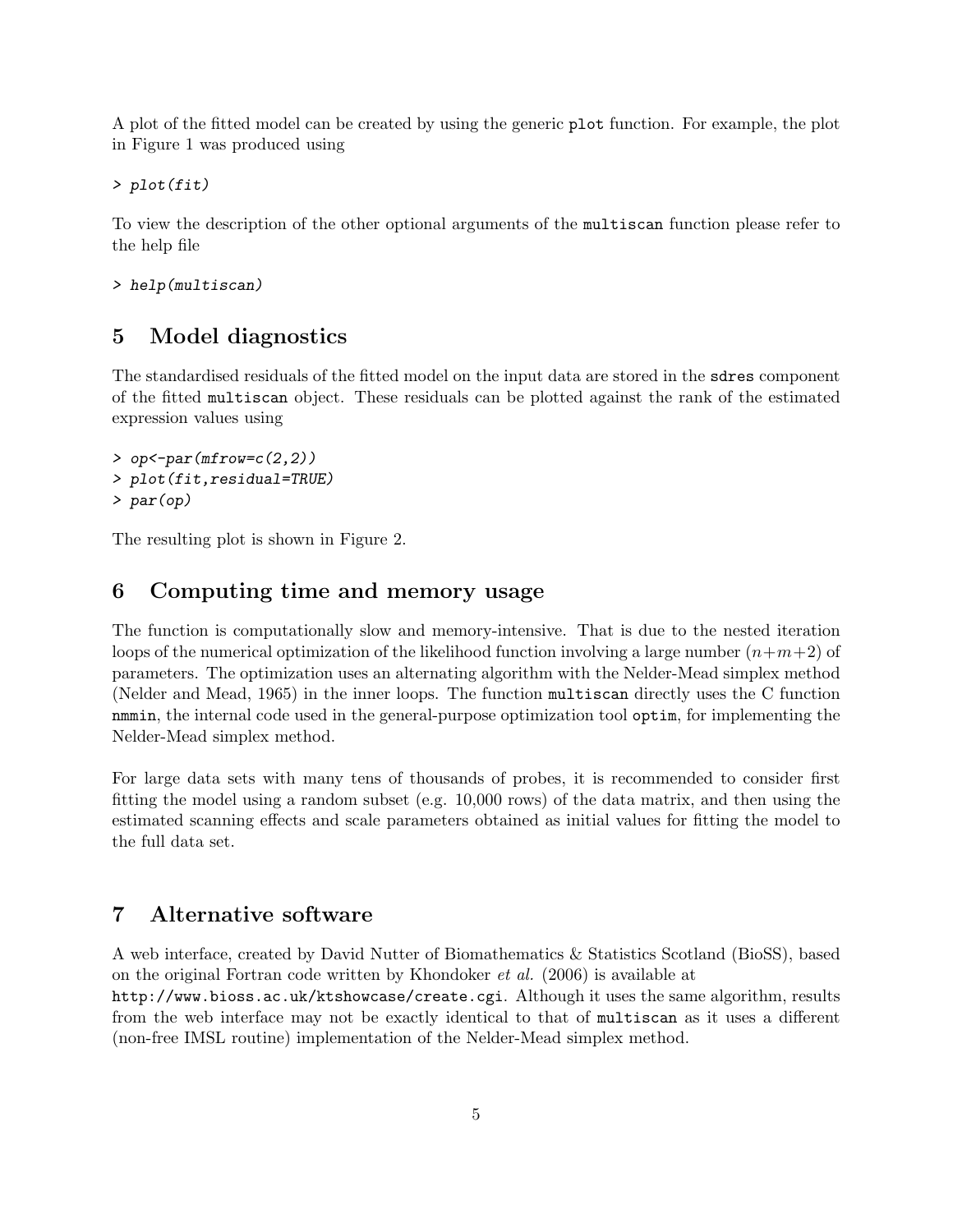

Figure 1: A plot of the rescaled intensities  $(y_{ij}/\hat{\beta}_j)$  against the estimated gene expressions. The dashed lines represent the fitted model.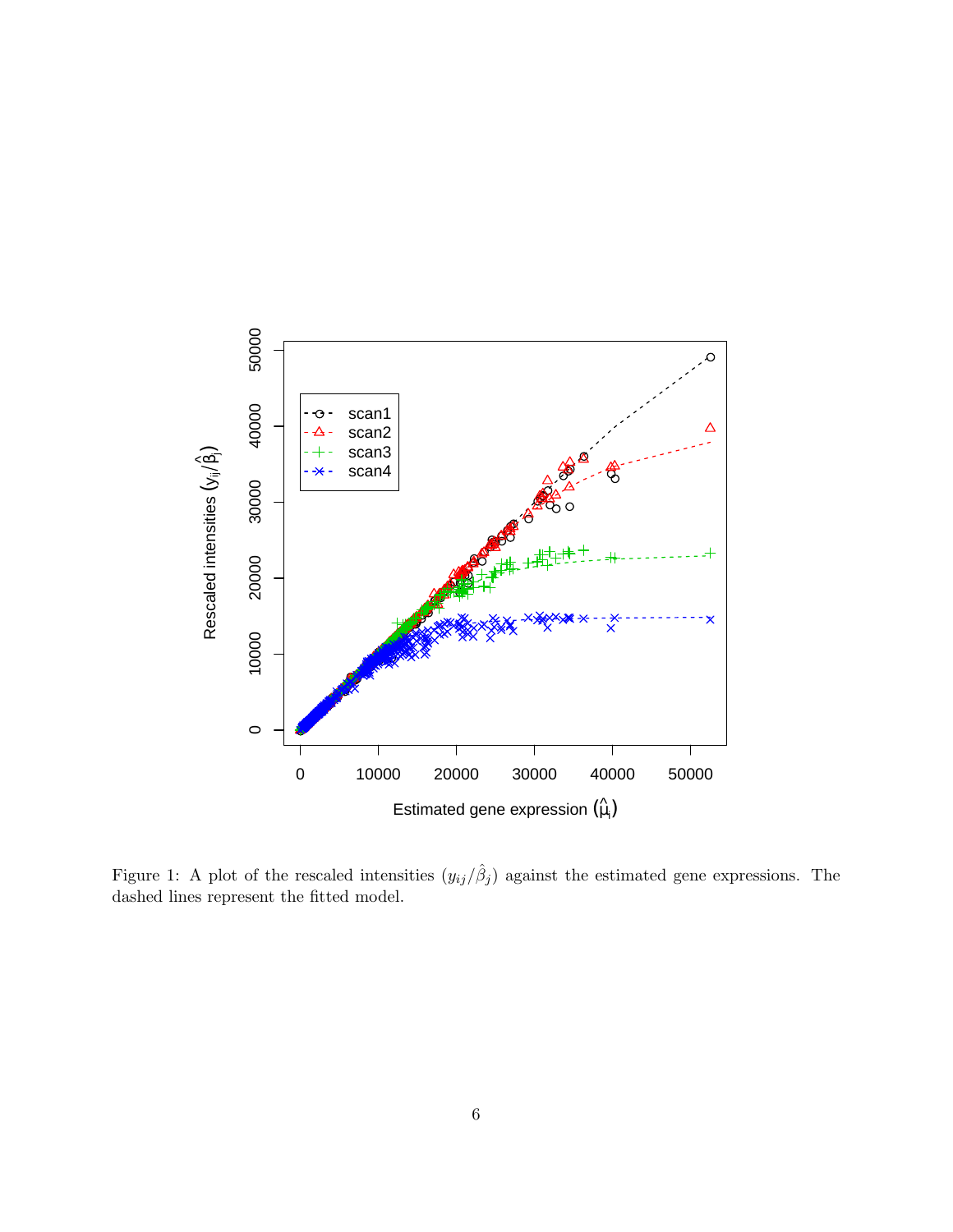

Figure 2: A plot of standardised residuals against the rank of estimated gene expressions. The dashed lines show  $95\%$  probability limits (±12.71).